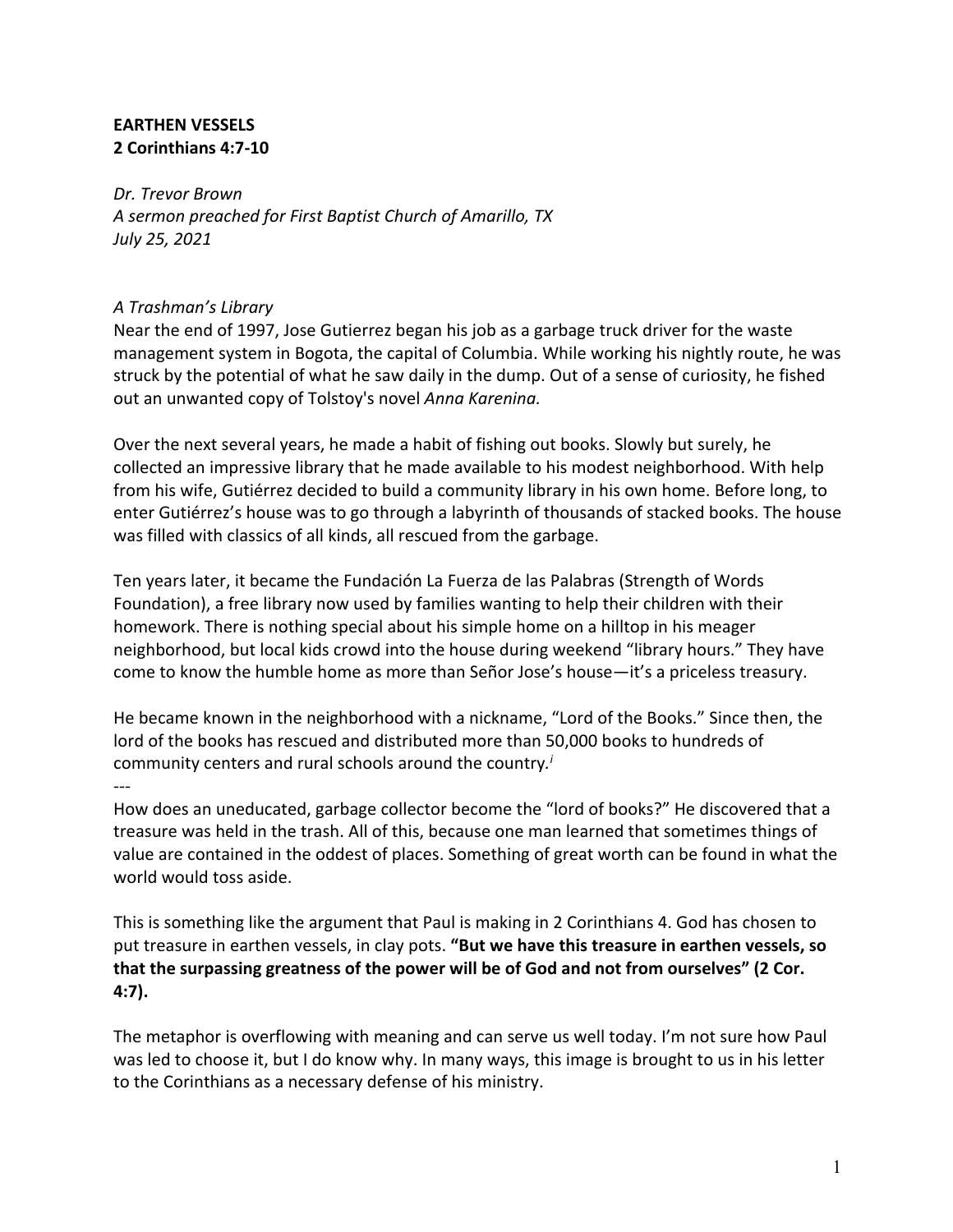On more than one occasion we get a glimpse of the problems in Corinth. It was a place wrought with flashy, pretentious rivals whose appearance and delivery were a stark contrast to Paul's. The Corinthians were accustomed to refined speech and appearance. They expected the glory of the proclaimer to match the glory of the proclamation. Paul offers for them, and for us, several warnings.

#### **1. Don't confuse the container for the contents.**

In his first letter, Paul had well documented to woes of Corinth. There are **"quarrels among you."** He wrote. "**What I mean is this: One of you says, 'I follow Paul'; another, 'I follow Apollos'; another, 'I follow Cephas'…"**

In the competition for followers, some were likely asking, "How can he speak of such a power so unimpressively?" Even more, "How can one whose life is so marked with dishonor bring a message of salvation? Where is the glory in the strange amount of hardship and suffering he seems to endure?" He says this verbatim: **For some say, "His letters are weighty and forceful, but in person he is unimpressive and his speaking amounts to nothing." (2 Cor. 10:10)**

They are, in essence, asking "How can such a wonderful treasure can be properly displayed in such a lowly clay pot?" (Garland, 219) They've confused the container for the contents. David Garland writes that, "Paul must next explain how this glorious ministry can be incarnated in weakness and suffering because some in Corinth see no glory about him at all."ii

Rather than defend his appearance or his speech or his struggles, Paul defends the power of God at work within him. In fact, Paul is arguing that it is in his frailty that he can better convey the true comfort and glory of the gospel. He is living proof that this is only the extraordinary power of God in his ministry and not the work of such an ordinary vessel. Rather than discredit him, Paul says this points to the power of the gospel.

# 2 Corinthians 4 has just declared:

**<sup>5</sup> For we do not preach ourselves but Christ Jesus as Lord, and ourselves as your bondservants for Jesus' sake.6 For God, who said, "Light shall shine out of darkness," is the One who has shone in our hearts to give the Light of the knowledge of the glory of God in the face of Christ.**

Paul knew that he was limited, but he knew the limitless power of God. We know our weaknesses, but the infinite God has none. The truth Paul knows is that God has taken His most valuable possession and placed it inside of you.

*Oliver Franks was one of the most distinguished and respected men in Great Britain when he was made ambassador to the United States in 1948. In a post-war world, and on the brink of a cold war, he was in consistent communication with the President on one side of the world and the Prime Minister on the other. Because of his role, it was often important to communicate*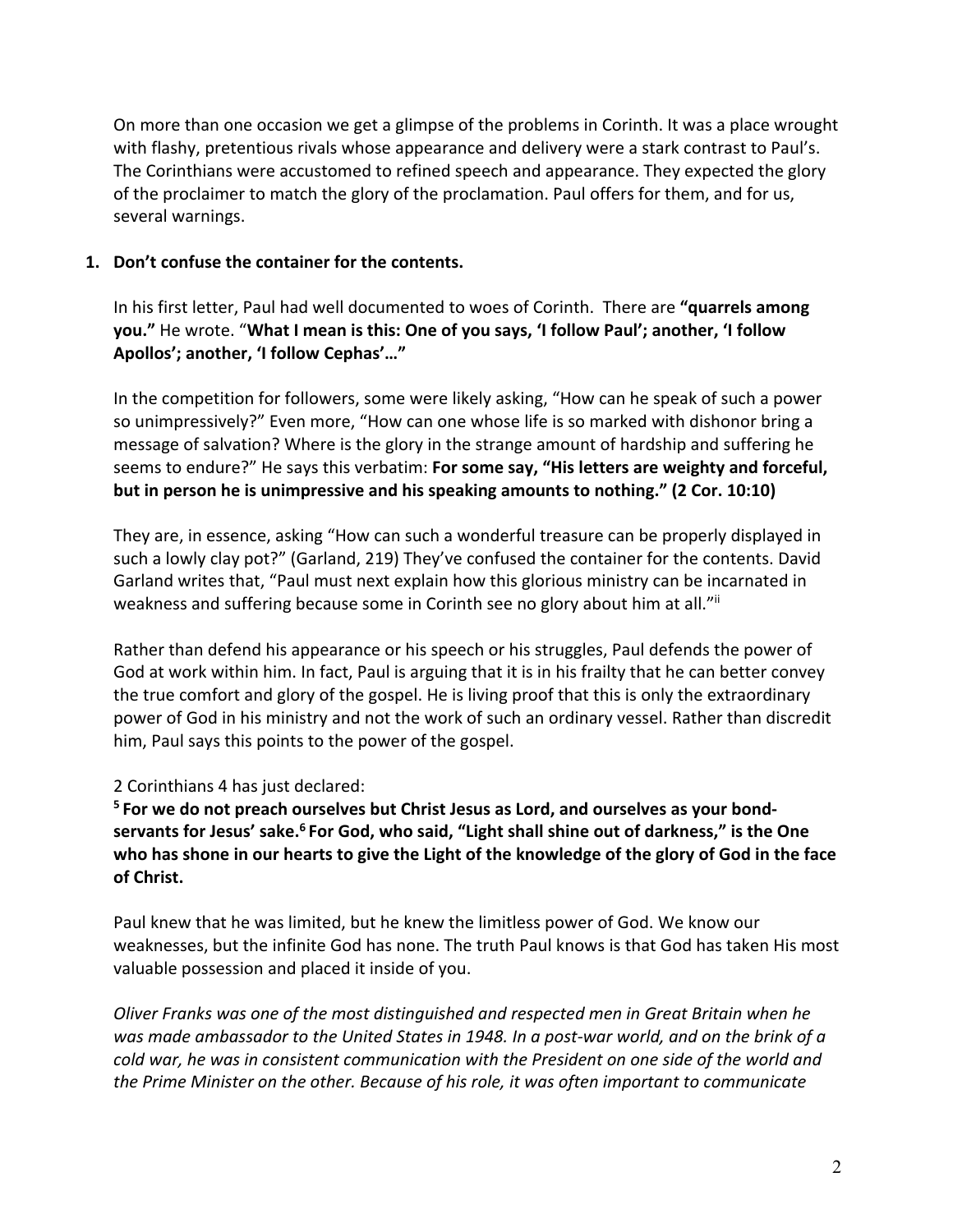*vital and confidential messages to one or the other, between Washington and London. Telephone calls were too easily intercepted.* 

*There was a diplomatic bag that went back and forth every day, intended to transport confidential documents by air across the Atlantic. For most of the top-secret content, this was his method. But on occasion, when something was desperately urgent, he wouldn't trust it to a bag that everybody knew was important. He would put it into an ordinary envelope and send it through the regular mail.iii*

The Corinthians were distracted, looking for a better envelope, confused by Paul's unremarkable appearance. Paul says you shouldn't mistake the container for the contents. Second, he also says:

#### **2. Don't lose sight of what kind of container you are.**

*A few years ago, roommates at the State University of New York needed a sofa for their apartment, so they went to a Salvation Army. They needed one of those outdated plaid or floral couches that left a cloud of dust if you slap the cushion. That's what they could afford, and they found it for \$20.*

*One night they were watching a movie together and one of the roommates felt something strange in the armrest and decided to investigate. He's braver than most. What they found there left the three of them in shock. Inside the armrest was an envelope containing \$700. They didn't stop there.*

*After a frantic search, the three friends uncovered several more envelopes. Before the night was over, they had discovered \$41,000 in their \$20 couch. But along with all the cash, the roommates also found a name, the rightful owner of the money. Soon they were knocking on her door.*

*It turned out that the woman and her husband had saved up the money over the course of 30 years and hidden it inside the couch. After the woman's husband passed away, the bed seemed empty, and she started sleeping on that couch. She had completely forgot about the money hidden in the sofa. Her daughter didn't know about it either, and one day, she decided to buy her mother a new bed, so they donated the couch to Salvation Army. The family found out that all those years their mother and deceased father had been keeping treasure in what they thought was trash.iv*

Why would God put a treasure in earthen vessels? Why use clay pots? Jars of mud? He does not have in mind some beautiful work of mosaic art or colorful décor. He doesn't choose the image of Solomon's gold drinking glasses, or timeless bronze urn, or the exquisite inlaid pottery of ancient Greece.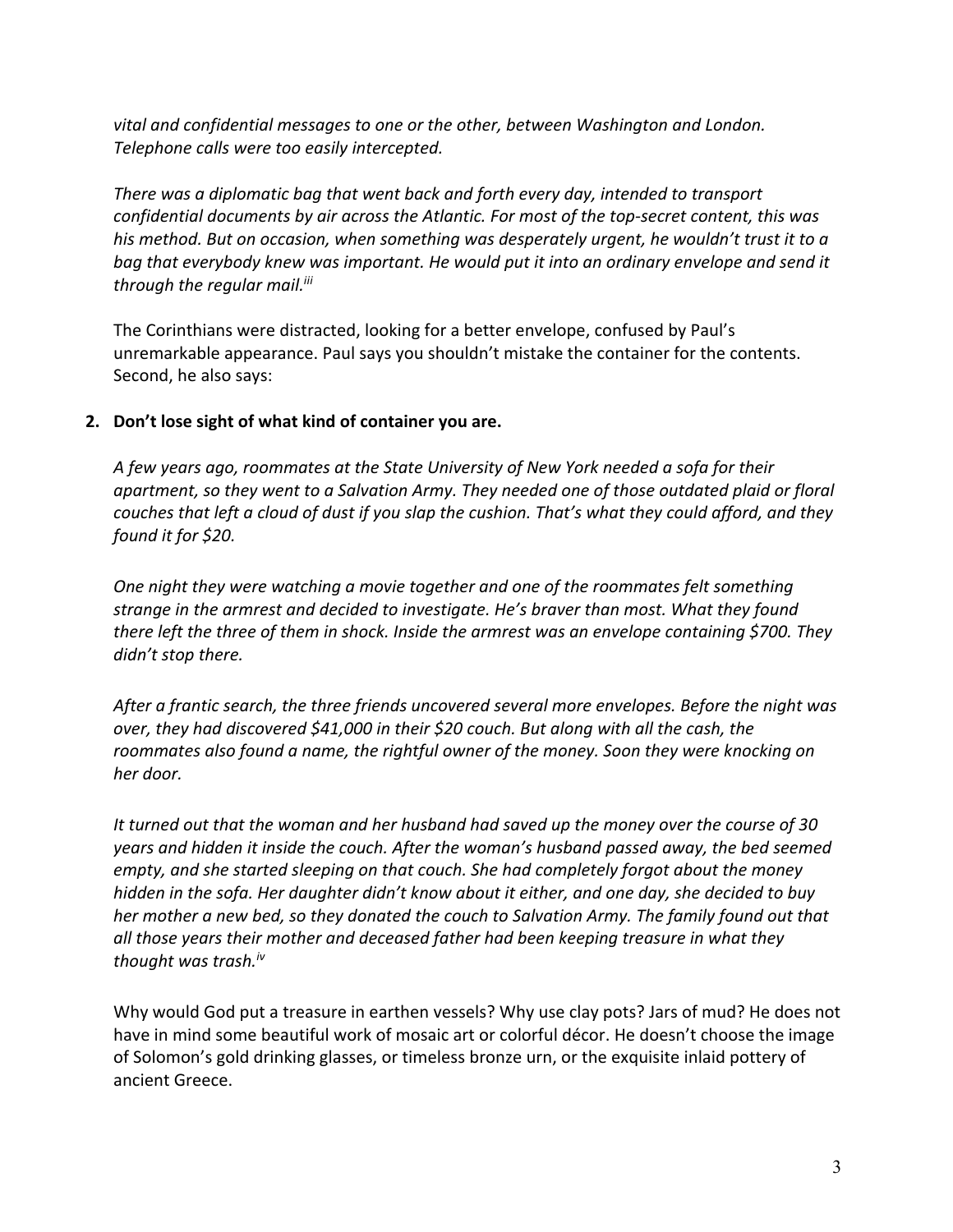In the ancient world, all kinds of things were kept in these earthenware vessels. Their only significance was in what they contained. You might use pottery to hold flowers or beautify an outdoor space. They have some value. We might be better off putting this into modern day language. Paul is saying, "We have this treasure in Tupperware." No, those still have too much value to some of you. It's like he's saying we have a treasure in Tupperware made from grandma's reused Cool Whip containers. We have this treasure in repurposed turkey lunch meat containers. We have this treasure in Ziploc bags that you've rinsed and reused.

Earthenware vessels were common to every household in biblical times. Paul is likening himself to an unattractive, everyday utensil. They were frail, fragile, and expendable. Wood was more secure; metal was more durable; gold was more valuable. Even glass could be melted down and reused if broken. You've heard of the iron age, bronze age, and stone age. The reason there is no "pottery age" is because it doesn't last!

No one competes for the clay medal. You been told to buy gold, but no one tries to convince you to protect your equity by buying mud. It is unattractive and common. It is basically worthless.

Paul had said this much in 2 Timothy 2:

<sup>20</sup> Now in a large house there are not only gold and silver vessels, but also vessels of wood **and of earthenware, and some to honor and some to dishonor. <sup>21</sup> Therefore, if anyone cleanses himself from these** *things***, he will be a vessel for honor, sanctified, useful to the Master, prepared for every good work.**

Paul knows that the vessels into which God has chosen to put His treasure are made from the dust of the earth. Some men boast of their strength or stamina, some of their self-sufficiency or resilience. Paul makes it abundantly clear that he can take no credit for what God is doing in him and the gospel does not depend on human strength. In fact, Paul's weakness is the precondition for divine power. His frailty serves as the grounds for Christ's power. $v$ 

When he is least reliant on his own resources and power is when, by Christ's strength, he is the most powerful. This is the story of man from the very beginning, when **"God formed man of dust from the ground, and breathed into his nostrils the breath of life; and man became a living being"** (Genesis 2:7). God, in His infinite wisdom, named him Adam, literally meaning "red" and deriving from *adamah,* meaning earth. It was within this clay that God had spoken forth "Let Us make man in Our image."

See, Paul knew he was a jug made of mud. But he also knew what he was created to contain.

#### **3. Don't forget what you were created to contain.**

Paul is clear that "we have this treasure in earthen vessels *so that the surpassing greatness of the power will be of God and not from ourselves."* The Scriptures are abounding with men and women who discover these truths themselves. Abraham and Sarah, at the age 99 and 90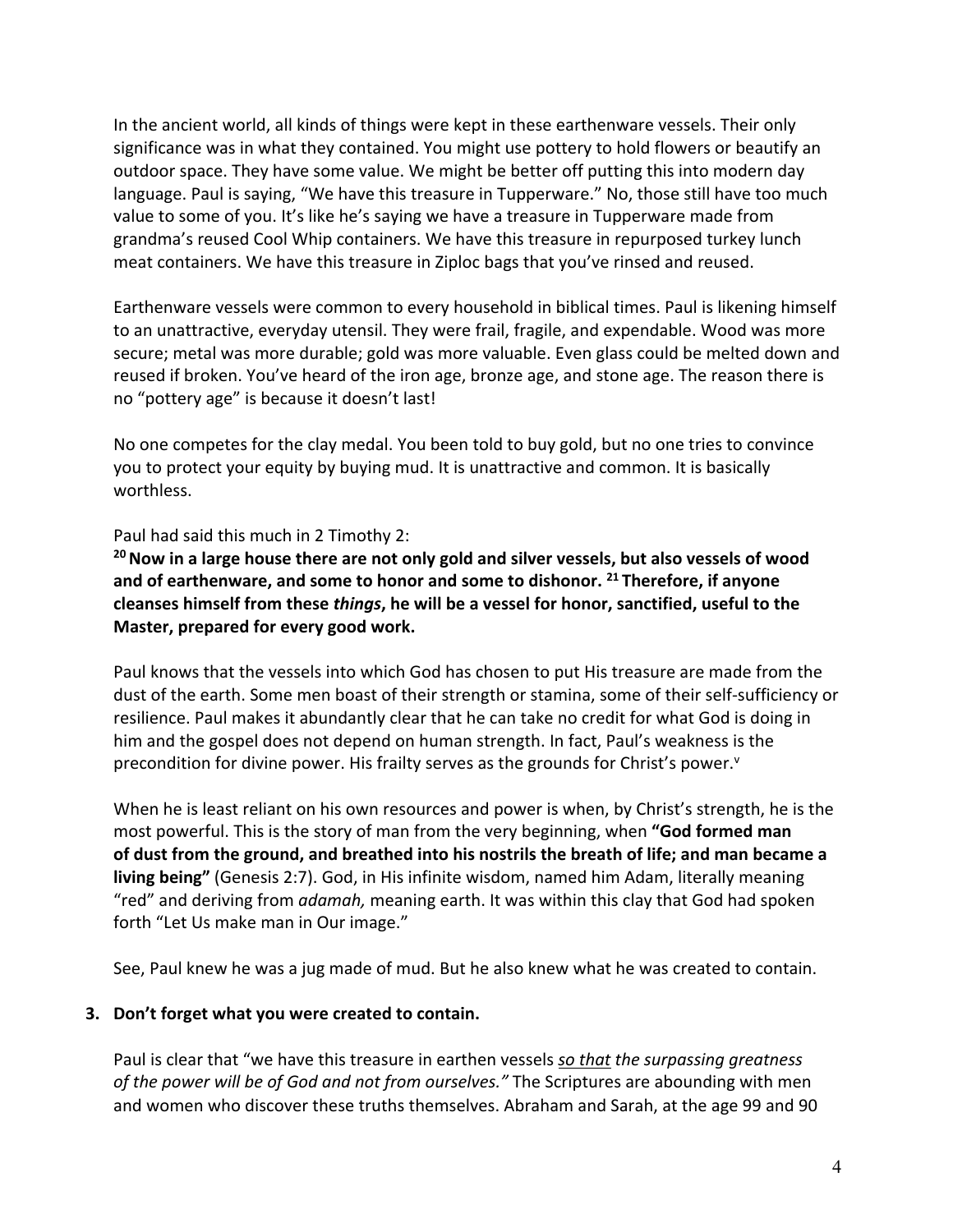years old, thought it impossible to conceive God's promised child. When Isaac comes, they laugh. No one thought they had figured out a new trick to marriage. Instead, all were forced to say, "Behold, the power of God."

Moses had nothing to offer but slow speech and a simple staff when God had him throw it down before Pharoah to show God's power and hold it up in the air to make the seas part in two. No one thought Moses had learned sorcery. They said, "Behold, the power of our God." Joshua took his misfit band of slaves around the walls of Canaanite cities blowing trumpets until the walls fall. No one took up trumpets as weapons. They cried out "Behold, the power of the God of Israel." When Gideon led 300 men with torches, trumpets, and clay pots against the Midianites and prevailed, no one thought that clay pots are the next advancement in weaponry. They could say nothing except, "Behold the power of God!"

It is precisely when our resources are insufficient and our might incapable that God can make known His all-sufficient, almighty power. If you believe you are ill-equipped or incapable, you underestimate the treasure inside. What a joy to know that all I need to display the sufficiency of Christ to others is the humility to acknowledge how insufficient I am.

So, Paul can say, "**We are afflicted in every way, but not crushed; perplexed, but not despairing; persecuted, but not forsaken; struck down, but not destroyed; always carrying about in the body the dying of Jesus, so that the life of Jesus also may be manifested in our body." (2 Cor. 4:8-10)**

Not only is it a temptation to confuse the container with the contents, not only is it easy to lose sight of what kind of container you are, but you can also forget what you were created to contain. God is saying to us that if we will say, "We are merely clay pots," He will say, "I can make my power made known through you." But if we insist to God that we are a treasure, He will say, "You have amounted to nothing more than clay pots."

To those who hear the call of God this morning and find in it too tall a task or too great a burden, Paul says you have not fully understood what is contained in you. To those who would prop themselves up and polish the outside, concerned only with themselves, Paul says you have mistaken the vessel for the treasure.

# **Dead Sea Scrolls**

*Around the same time Oliver Franks began sending top secret news through ordinary mail, Bedouin teenagers were tending their goats and sheep near the ancient settlement of Qumran, located on the northwest shore of the Dead Sea in what is now known as the West Bank.* 

*Some of the most dramatic biblical stories are set in the rocky caves of this region, between the Judean hills and the Dead Sea. For hundreds of years the Judean Desert held secrets of days that have long since left its sands, until one day they were revealed by a young Bedouin shepherd in 1947.*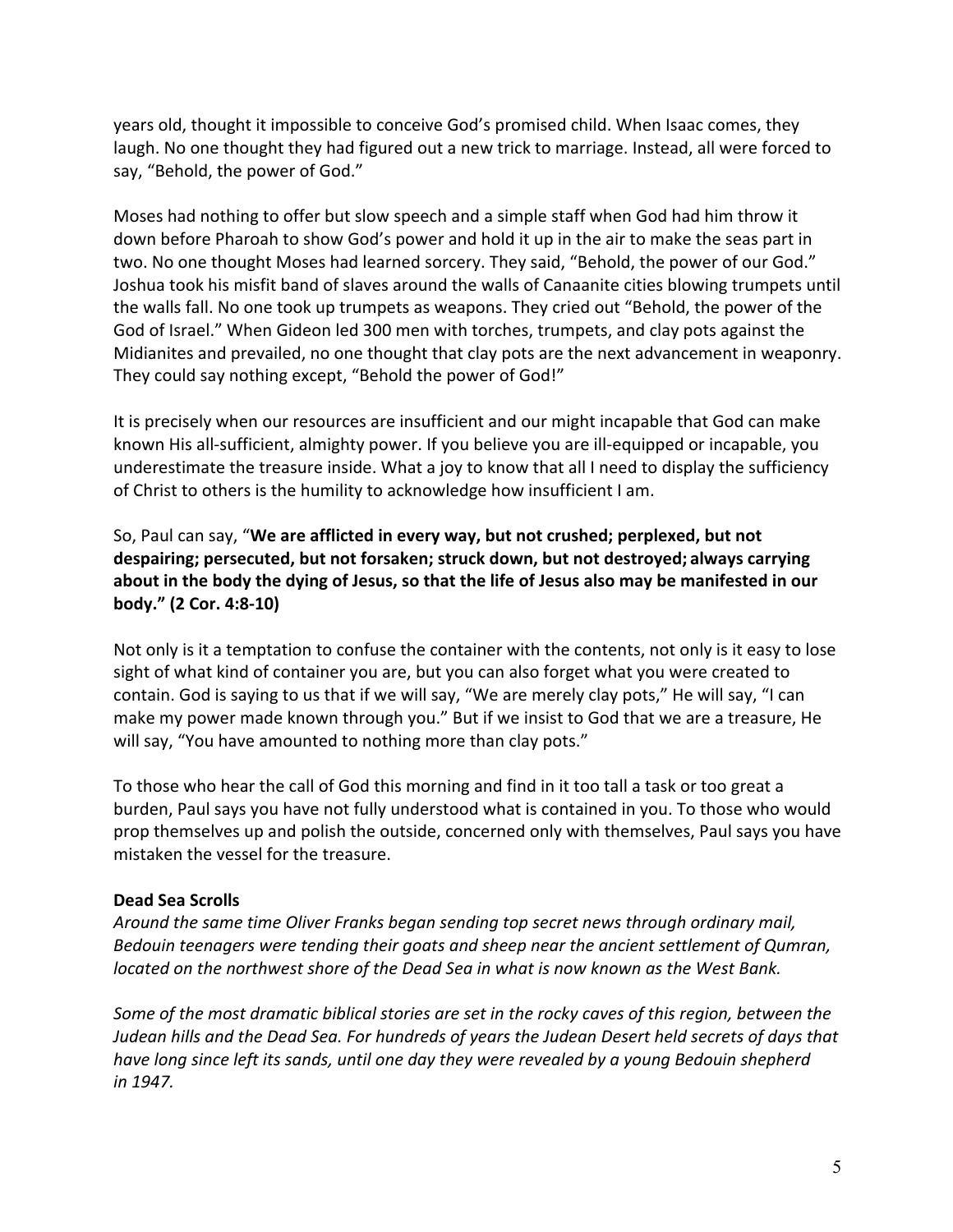*As the story goes, a shepherd of the Ta'amireh tribe left his flock of sheep and goats to search for a stray. Amid the crumbling limestone cliffs that line the northwestern rim of the Dead Sea, around the site of Qumran, he found a cave in the crevice of a steep rocky hillside. Intrigued and in search of his stray, he threw a stone into the dark cave, only to be startled by the sound of breaking pots. When that curiosity led him to enter the cave, the young Bedouin found a mysterious group of large clay jars. Some were empty, but looking closer, he discovered they were full of old papyrus scrolls. He had stumbled on the greatest find of the century, what became known as the "Dead Sea Scrolls" In these were ancient texts, some of the oldest manuscripts of books like Isaiah. It was a landmark discovery of some of the most valuable scrolls ever found.vi*

If you have never known what it is to let the Word of God take root in your life, hear it announced today from the lips of Paul and from the powerful movement of God that burst forth from the empty tomb: You were created to be filled with this treasure, the light of God in the face of Jesus Christ. This is a message about you and about the power of God.

To all who hold this powerful Word of God in your clay pot, come out from whatever cave you've been stuck in. Leave behind the trap that says your life is about the vessel. Let go of the lie that your pot must be polished or preserved. The one who made you used the dust of the earth for a reason.

He knows how easily a fragile vessel cracks, and if you're not ready to be broken, you will sit in darkness. The Word of Life hidden in you will remain just that. If you've been portraying yourself as the treasure, here is the good news for you today: He knows you are an earthen vessel. He knows that you are a cracked container. He knows that we are jars of clay. He knows that you're a jug of mud.

But he fills us up so that as we live our lives in this world the glory of the light shining from the face of Jesus Christ bursts out, and those who would have never known the truth about God will see Him because God put a treasure inside of us.